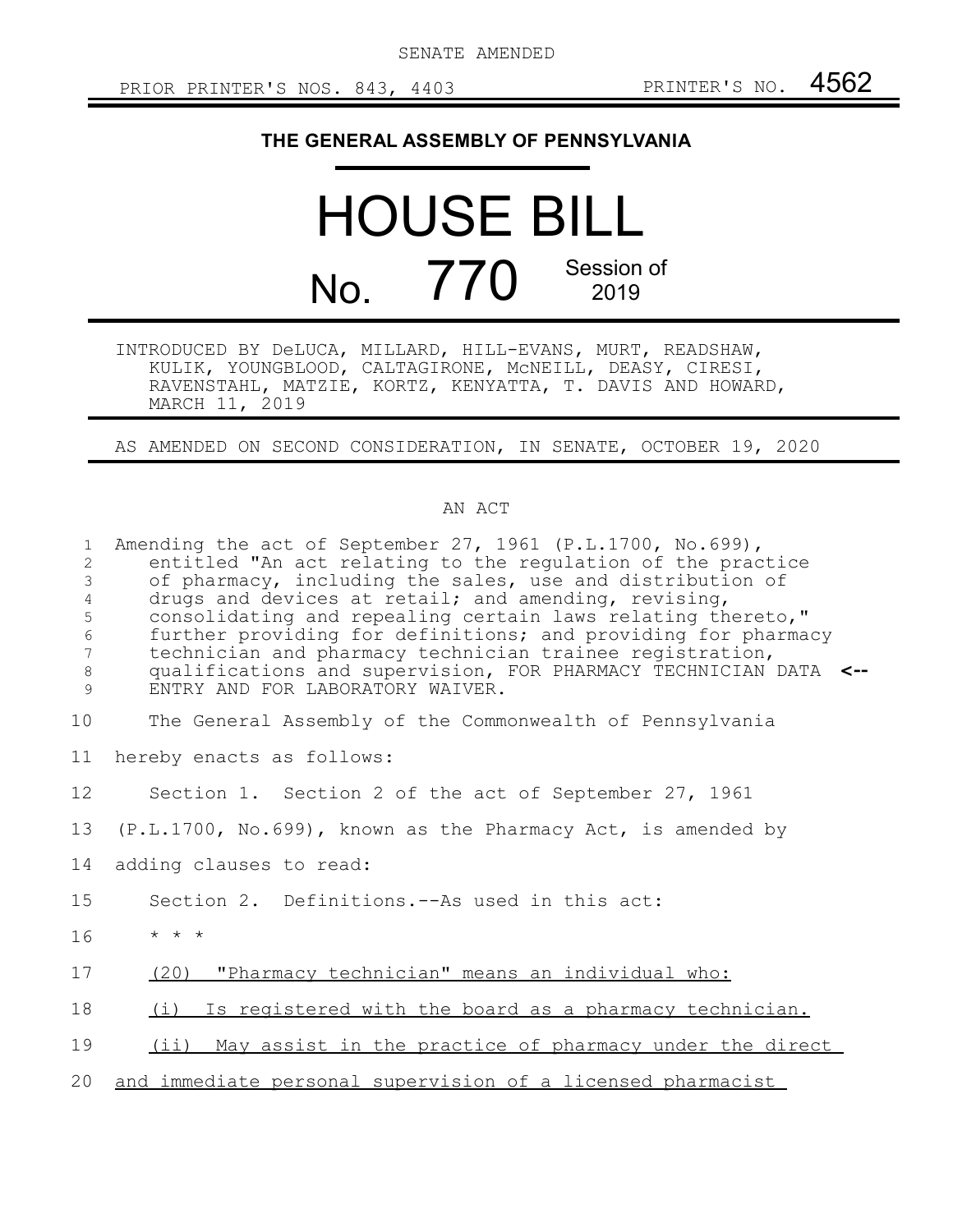| $\mathbf 1$ | after meeting the requirements of this act and the requlations       |  |  |  |  |  |  |  |  |  |
|-------------|----------------------------------------------------------------------|--|--|--|--|--|--|--|--|--|
| 2           | promulgated under this act. THE TERM "PHARMACY TECHNICIAN" SHALL <-- |  |  |  |  |  |  |  |  |  |
| 3           | NOT INCLUDE AN INDIVIDUAL PERFORMING CLERICAL SUPPORT WITH NO        |  |  |  |  |  |  |  |  |  |
| 4           | DIRECT INTERACTION WITH PRESCRIPTION MEDICATION OR ABILITY TO        |  |  |  |  |  |  |  |  |  |
| 5           | ENTER A PRESCRIPTION DRUG ORDER.                                     |  |  |  |  |  |  |  |  |  |
| 6           | "Pharmacy technician trainee" means an individual who<br>(21)        |  |  |  |  |  |  |  |  |  |
| 7           | has been issued a temporary permit by the board that authorizes      |  |  |  |  |  |  |  |  |  |
| 8           | the individual to perform the duties of a pharmacy technician        |  |  |  |  |  |  |  |  |  |
| $\mathsf 9$ | under the direct and immediate personal supervision of a             |  |  |  |  |  |  |  |  |  |
| 10          | licensed pharmacist.                                                 |  |  |  |  |  |  |  |  |  |
| 11          | (22) "Direct and immediate personal supervision" means:              |  |  |  |  |  |  |  |  |  |
| 12          | Review by the pharmacist of the prescription or drug<br>(i)          |  |  |  |  |  |  |  |  |  |
| 13          | order prior to dispensing.                                           |  |  |  |  |  |  |  |  |  |
| 14          | (ii) Verification by the pharmacist of the final product.            |  |  |  |  |  |  |  |  |  |
| 15          | (iii) Immediate availability of the pharmacist on the                |  |  |  |  |  |  |  |  |  |
| 16          | premises to direct the work of the supervised individual and to      |  |  |  |  |  |  |  |  |  |
| 17          | respond to questions or problems.                                    |  |  |  |  |  |  |  |  |  |
| 18          | (23)<br>"COVID-19" MEANS THE NOVEL CORONAVIRUS AS IDENTIFIED IN <--  |  |  |  |  |  |  |  |  |  |
| 19          | THE PROCLAMATION OF DISASTER EMERGENCY ISSUED BY THE GOVERNOR ON     |  |  |  |  |  |  |  |  |  |
| 20          | MARCH 6, 2020, PUBLISHED AT 50 PA.B. 1644 (MARCH 21, 2020).          |  |  |  |  |  |  |  |  |  |
| 21          | Section 2. The act is amended by adding a section SECTIONS           |  |  |  |  |  |  |  |  |  |
| 22          | to read:                                                             |  |  |  |  |  |  |  |  |  |
| 23          | Section 3.3. Pharmacy Technician and Pharmacy Technician             |  |  |  |  |  |  |  |  |  |
| 24          | Trainee Registration, Qualifications and Supervision.--(a) A         |  |  |  |  |  |  |  |  |  |
| 25          | pharmacy technician shall register with the board biennially on      |  |  |  |  |  |  |  |  |  |
| 26          | a form prescribed by the board and pay a registration fee            |  |  |  |  |  |  |  |  |  |
| 27          | established by the board by requlation. An individual must           |  |  |  |  |  |  |  |  |  |
| 28          | possess an unrestricted registration from the board to practice      |  |  |  |  |  |  |  |  |  |
| 29          | as a pharmacy technician. The following shall apply:                 |  |  |  |  |  |  |  |  |  |
| 30          | A EXCEPT AS PROVIDED UNDER SECTION 3.4, A pharmacy<br>(1)            |  |  |  |  |  |  |  |  |  |

20190HB0770PN4562 - 2 -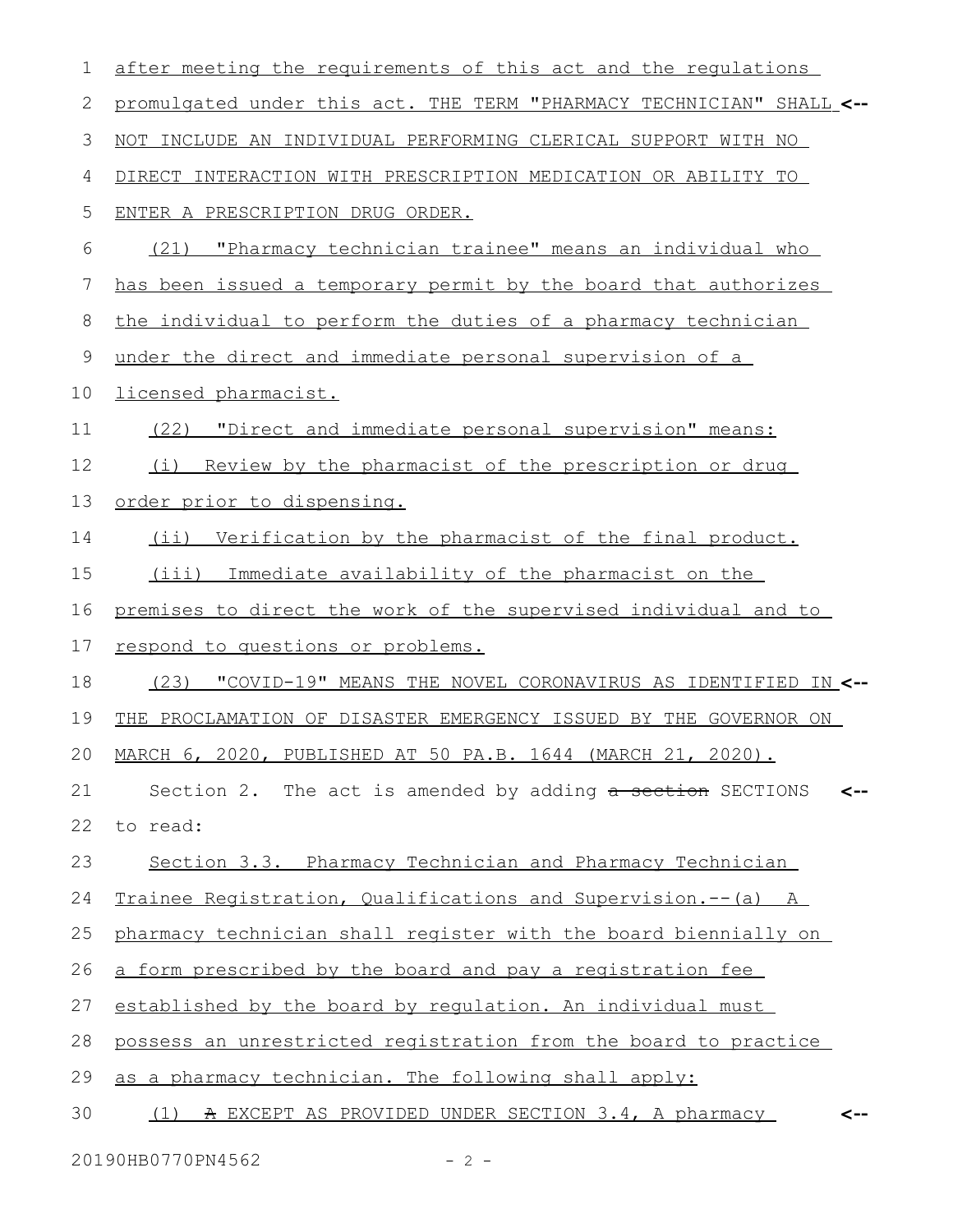| 1             | technician shall be responsible to and under the direct and        |
|---------------|--------------------------------------------------------------------|
| 2             | immediate personal supervision of a board-licensed pharmacist.     |
| 3             | (2) A registration for a pharmacy technician may not be            |
| 4             | issued if the applicant:                                           |
| 5             | is unfit or unable to practice under section 3(a)(2); or<br>(i)    |
| 6             | (ii) has been convicted of an offense described under              |
| 7             | section 3(a)(6) in this Commonwealth or another state unless the   |
| 8             | provisions of section 3(a)(6)(i), (ii) and (iii) have been         |
| $\mathcal{G}$ | satisfied.                                                         |
| 10            | An applicant for pharmacy technician registration shall<br>(3)     |
| 11            | meet the following requirements:                                   |
| 12            | Be at least seventeen years of age and possess a high<br>(i)       |
| 13            | school diploma or equivalent.                                      |
| 14            | $(i$ ii)<br>Complete a board-approved pharmacy technician training |
| 15            | program.                                                           |
| 16            | Submit to a criminal history record check as required<br>(iii)     |
| 17            | by the board.                                                      |
| 18            | (4) An individual practicing as a pharmacy technician for at       |
| 19            | least one year of the two-year period immediately preceding the    |
| 20            | effective date of this section shall not be required to comply     |
| 21            | with clause (3) (i) or (ii), provided the individual applies       |
| 22            | within one year of the promulgation of regulations by the board    |
| 23            | implementing this section.                                         |
| 24            | (5)<br>The board shall renew, refuse, revoke or suspend the        |
| 25            | registration of a pharmacy technician and temporary permit         |
| 26            | REGISTRATION for a pharmacy technician trainee, or otherwise       |
| 27            | discipline a pharmacy technician and a pharmacy technician         |
| 28            | trainee, under regulations promulgated by the board. This clause   |
| 29            | is subject to 2 Pa.C.S. Chs. 5 Subch. A (relating to practice      |
| 30            | and procedure of Commonwealth agencies) and 7 Subch. A (relating   |
|               | 20190HB0770PN4562<br>$-3 -$                                        |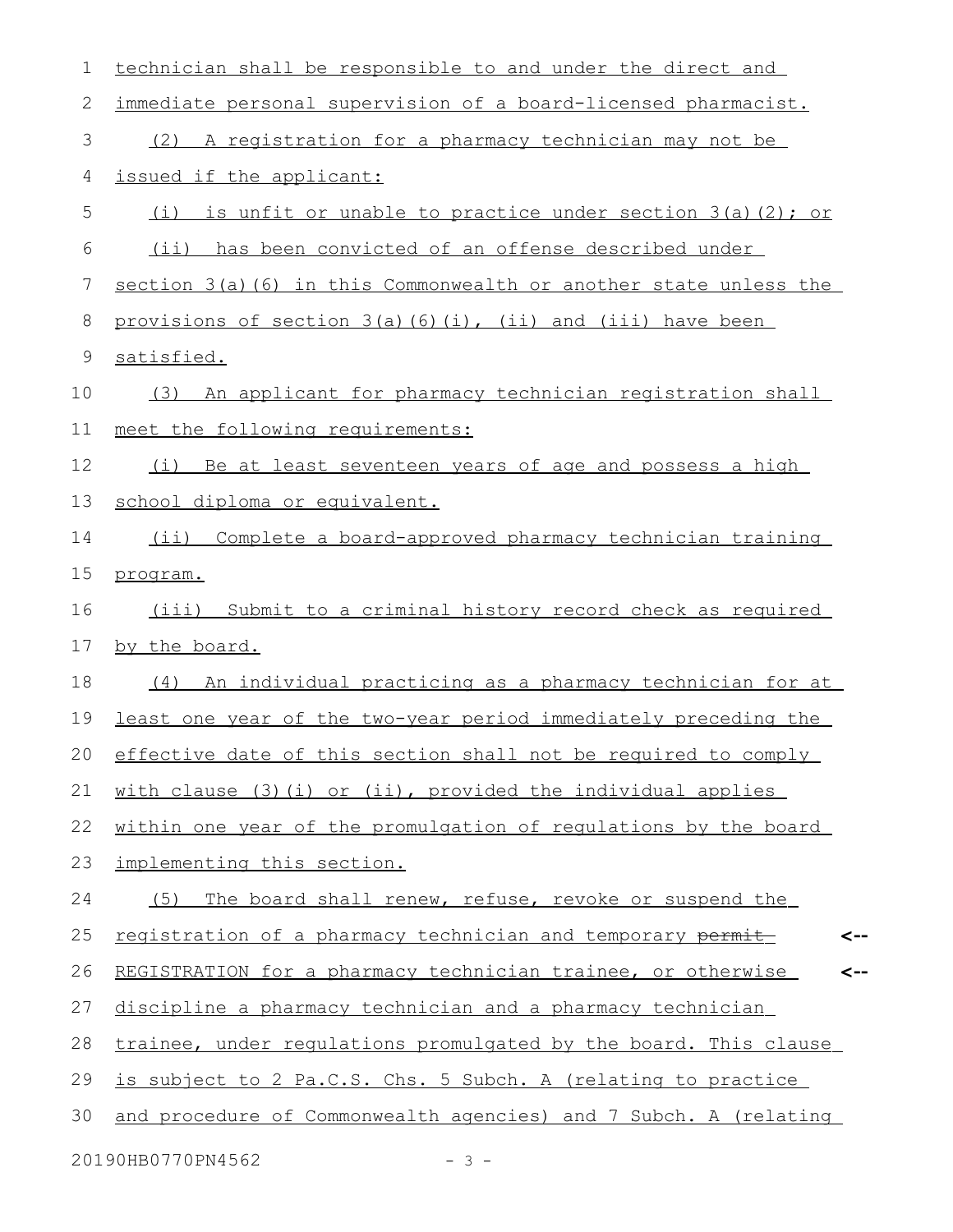| $\mathbf 1$ | to judicial review of Commonwealth agency action). Provisions         |
|-------------|-----------------------------------------------------------------------|
| 2           | and procedures with respect to refusal and discipline contained       |
| 3           | in sections 5(a), (c) and (d) and 7 shall apply to pharmacy           |
| 4           | technician registrations and pharmacy technician trainee              |
| 5           | permits.                                                              |
| 6           | Except as provided for in clause (7), or unless ordered<br>(6)        |
| 7           | to do so by a court of proper jurisdiction, the board may not         |
| 8           | reinstate the registration of an individual whose registration        |
| 9           | to practice as a pharmacy technician has been revoked or if the       |
| 10          | individual is unfit or unable to practice under section 3(a)(2)       |
| 11          | or has been convicted of an offense described under section 3(a)      |
| 12          | $(6)$ .                                                               |
| 13          | If an individual desires to practice after revocation,<br>(7)         |
| 14          | the individual shall apply for registration after the lapse of a      |
| 15          | five-year period and in accordance with this section and              |
| 16          | requlations.                                                          |
| 17          | A pharmacy technician shall wear a name tag that clearly<br>(8)       |
| 18          | identifies the pharmacy technician's first name with the title        |
| 19          | "Registered Pharmacy Technician."                                     |
| 20          | Upon the submission of a board-approved written<br>(b)                |
| 21          | application and fee, the board may issue a temporary permit-          |
| 22          | REGISTRATION to practice as a pharmacy technician trainee. The<br><-- |
| 23          | following shall apply:                                                |
| 24          | (1) A pharmacy technician trainee shall be responsible to             |
| 25          | and under the direct and immediate personal supervision of a          |
| 26          | board-licensed pharmacist.                                            |
| 27          | (2) A registration for a pharmacy technician trainee may not          |
| 28          | be issued if the applicant is unfit or unable to practice under       |
| 29          | section 3(a)(2) or has been convicted of an offense described         |
| 30          | under section $3(a)$ (6) in this Commonwealth or another state        |
|             | 20190HB0770PN4562<br>4 –                                              |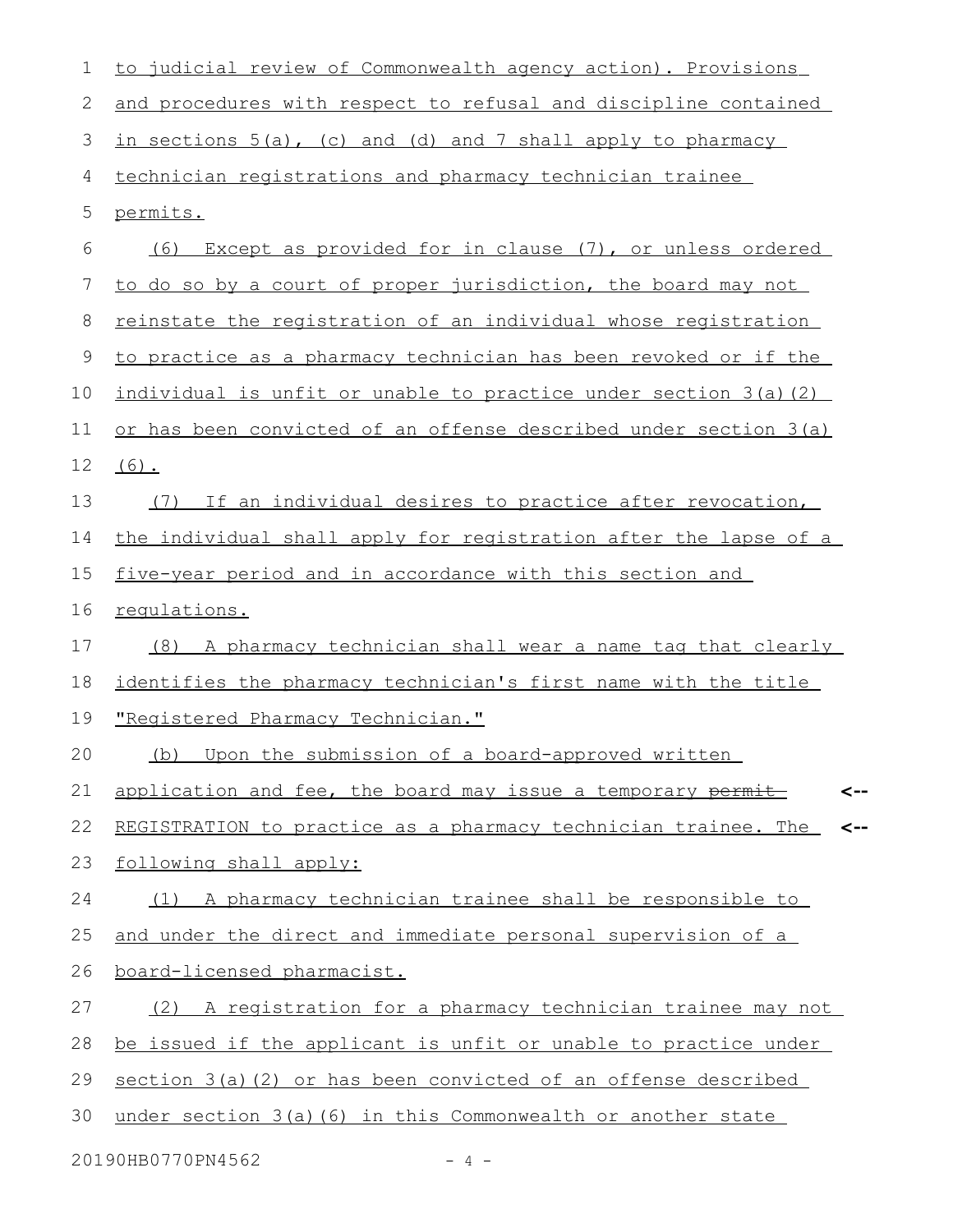| 1  | unless the provisions of section 3(a)(6)(i), (ii) and (iii) have        |     |
|----|-------------------------------------------------------------------------|-----|
| 2  | been satisfied.                                                         |     |
| 3  | An applicant for pharmacy technician trainee<br>(3)                     |     |
| 4  | registration shall meet the following requirements:                     |     |
| 5  | Be at least sixteen years of age.<br>(i)                                |     |
| 6  | (ii) Submit to a criminal history record check as required              |     |
| 7  | by the board.                                                           |     |
| 8  | THE BOARD MAY CHARGE A REGISTRATION FEE THAT IS NOT MORE <--<br>(4)     |     |
| 9  | THAN ONE-HALF THE REGISTRATION FEE CHARGED UNDER SUBSECTION (A).        |     |
| 10 | (5) The board shall issue only one temporary permit                     |     |
| 11 | REGISTRATION to an applicant and the temporary permit-                  | <-- |
| 12 | REGISTRATION shall expire two years after the date of issue or          | <-- |
| 13 | upon obtaining registration as a pharmacy technician under              |     |
| 14 | subsection (a). IF A PHARMACY TECHNICIAN TRAINEE APPLIES FOR            | <-- |
| 15 | REGISTRATION AS A PHARMACY TECHNICIAN UNDER SUBSECTION (A)              |     |
| 16 | WITHIN THE TWO-YEAR REGISTRATION PERIOD, THE FEE FOR THE INITIAL        |     |
| 17 | TEMPORARY REGISTRATION SHALL BE USED TO OFFSET THE PHARMACY             |     |
| 18 | TECHNICIAN REGISTRATION FEE.                                            |     |
| 19 | (5) (6) Upon expiration of the temporary permit                         |     |
| 20 | REGISTRATION, the applicant shall promptly return the permit-           |     |
| 21 | TEMPORARY REGISTRATION to the board.                                    | <-- |
| 22 | $(6)$ (7) A pharmacy technician trainee shall wear a name tag $\leq$ -- |     |
| 23 | that clearly identifies the pharmacy technician trainee's first         |     |
| 24 | name with the title "Pharmacy Technician Trainee."                      |     |
| 25 | SECTION 3.4. PHARMACY TECHNICIAN DATA ENTRY.--A PHARMACY                |     |
| 26 | TECHNICIAN MAY CONDUCT DATA ENTRY INCLUDING PRESCRIPTION ENTRY,         |     |
| 27 | DRUG ORDER OR PATIENT INFORMATION INTO A PATIENT PROFILE VIA            |     |
| 28 | TECHNOLOGICAL MEANS WITHOUT THE IMMEDIATE SUPERVISION OF A BOARD        |     |
| 29 | LICENSED PHARMACIST IF ALL OF THE FOLLOWING APPLY:                      |     |
| 30 | (1)<br>THE PHARMACY HAS DOCUMENTED POLICIES AND PROCEDURES AND          |     |
|    | 20190HB0770PN4562<br>- 5 -                                              |     |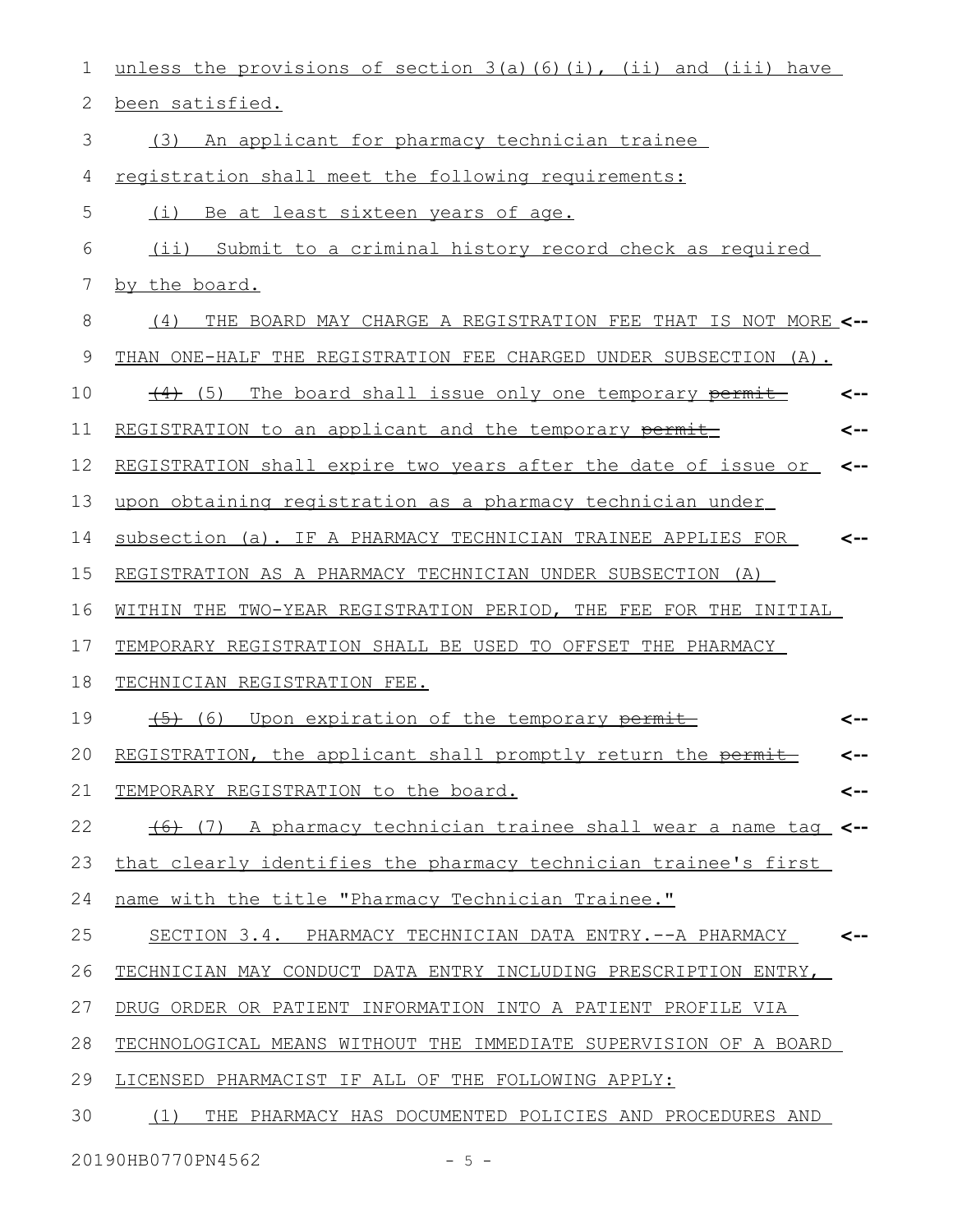OTHER ADEQUATE SAFEGUARDS TO PROTECT AGAINST PATIENT HARM AND PRIVACY INCIDENTS. (2) THE PHARMACY TECHNICIAN IS ADEQUATELY TRAINED TO PERFORM THE DATA ENTRY TASK. (3) A SUPERVISING PHARMACIST IS READILY AVAILABLE TO ANSWER QUESTIONS OF THE PHARMACY TECHNICIAN AND IS RESPONSIBLE FOR THE PRACTICE AND ACCURACY OF THE PHARMACY TECHNICIAN. (4) NO PART OF THE DATA ENTRY INCLUDES ANY DIRECT INTERACTION WITH PRESCRIPTION MEDICATION. SECTION 9.5. LABORATORY WAIVER.--IF A PHARMACY HOLDS A VALID CERTIFICATE OF WAIVER ISSUED BY THE CENTERS FOR MEDICARE AND MEDICAID SERVICES, A PHARMACY OR PHARMACIST MAY ORDER AND PERFORM LABORATORY EXAMINATIONS AND PROCEDURES FOR COVID-19, INFLUENZA AND STREPTOCOCCAL INFECTIONS AUTHORIZED OR APPROVED BY THE UNITED STATES FOOD AND DRUG ADMINISTRATION UNDER THE CLINICAL LABORATORY IMPROVEMENT AMENDMENTS OF 1988 (PUBLIC LAW 100-578, 102 STAT. 2903) AND SHALL BE EXEMPT FROM THE REQUIREMENTS UNDER SECTION 3 OF THE ACT OF SEPTEMBER 26, 1951 (P.L.1539, NO.389), KNOWN AS "THE CLINICAL LABORATORY ACT." Section 3. No individual is required to register as a pharmacy technician under section 3.3 of the act until one year after the State Board of Pharmacy has promulgated final regulations. Section 4. Within 18 months of the effective date of this act SECTION, the State Board of Pharmacy shall promulgate final **<-** regulations to, EXCEPT FOR THE ADDITION OF SECTION 3.4, implement this act. Section 5. This act shall take effect in 60 days. AS FOLLOWS: (1) THE FOLLOWING PROVISIONS SHALL TAKE EFFECT **<-- <--** 1 2 3 4 5 6 7 8 9 10 11 12 13 14 15 16 17 18 19 20 21 22 23 24 25 26 27 28 29 30

20190HB0770PN4562 - 6 -